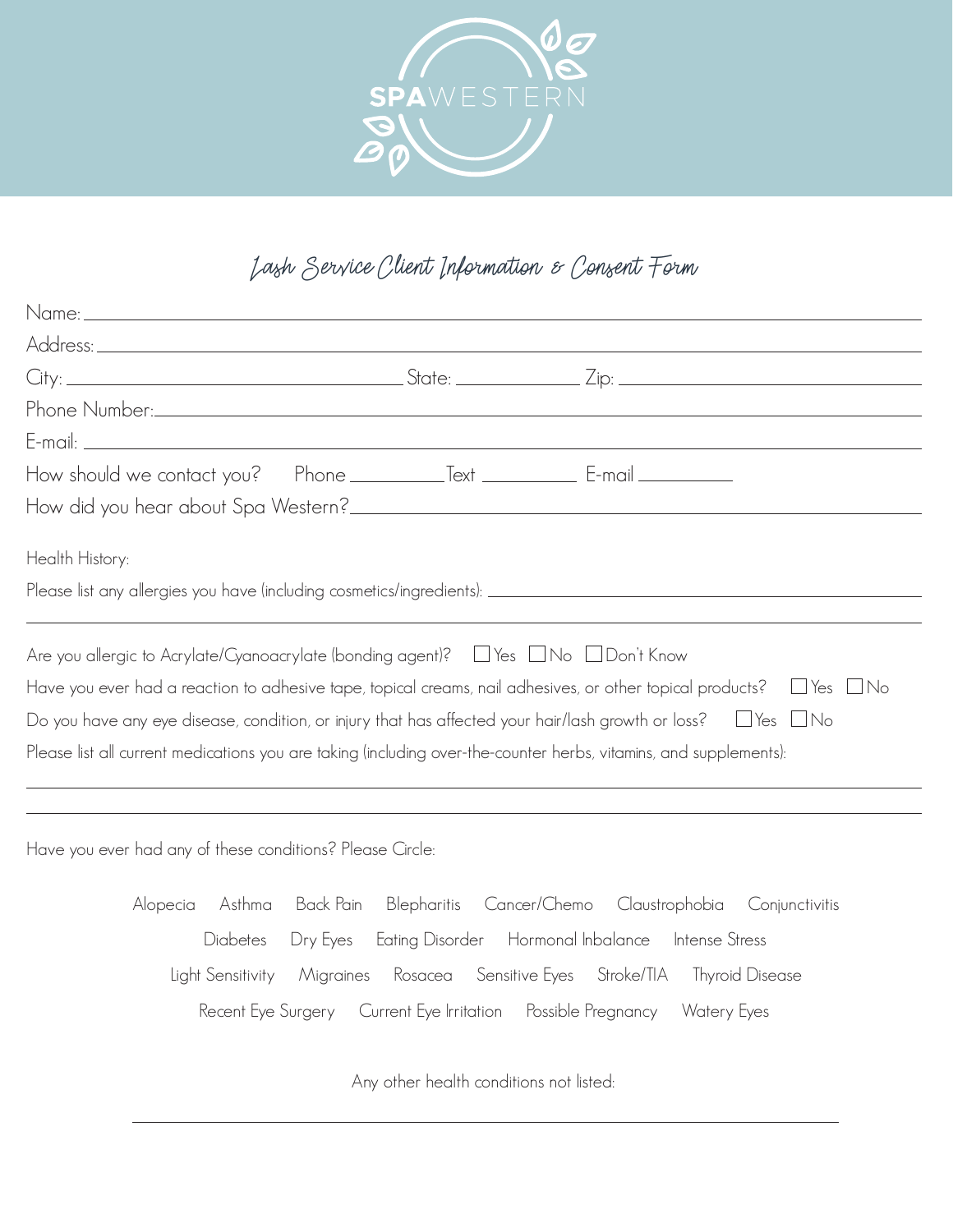

These questions are relevant to your hair growth, and overall hair health. Please answer as fully as possible.

| Are you pregnant or nursing?                 | $\Box$ Yes $\Box$ No        |
|----------------------------------------------|-----------------------------|
| Do you wear contacts?                        | $\Box$ Yes $\Box$ No        |
| Do you wear glasses?                         | $\Box$ Yes $\Box$ No        |
| Do you go tanning?                           | $\Box$ Yes $\Box$ No        |
| Have you had facial treatments?              | $\Box$ Yes $\Box$ No        |
| Have you had Botox or injections?            | $\Box$ Yes $\Box$ No        |
| Do you use Latisse or lash growth products?  | $\Box$ Yes $\Box$ No        |
| Which side do you most often sleep on?       | Right Left Stomach Back     |
| How fast do you feel your hair grows?        | □ Fast □ Slow □ Normal Rate |
| Is there anything else we should know about? |                             |

Although every precaution will be taken to ensure your safety and wellbeing before, during, and after your lash extensions application, please be aware of the following information and possible risks. Please initial:

 I understand that lash extension services have some inherent risk of irritation to the orbital eye area, including the eye itself and could result in stinging and burning or blurry vision should the adhesive enter the eye or should an allergic reaction occur.

 I understand that some irritation, itching, or burning may occur on the skin if the bonding agent comes into contact with it.

 I understand that if the bonding agent comes into contact with my eye, my eye will be flushed with water and I will be assisted in seeking medical attention immediately.

 I understand that this is a semi-permanent procedure, as my natural lashes will continue to grow and fall out normally. Making touch up or "fill" appointments is necessary to maintain the original look achieved by replacing the lashes that have fallen out. Most clients require a fill appointment every 2-3 weeks.

I understand that it is imperative that I disclose all the information requested in the Client Profile/Health History.